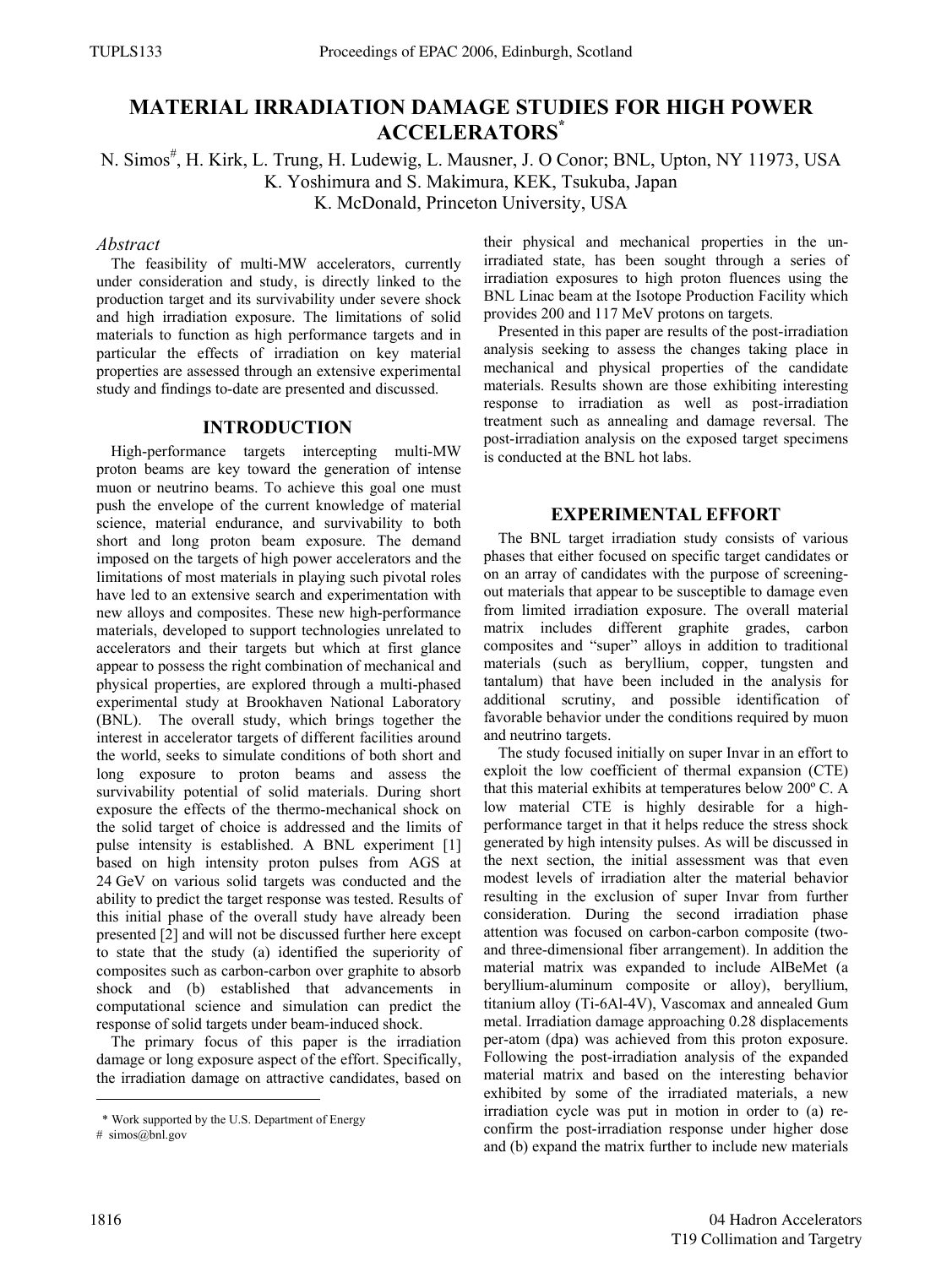in support of other target concepts (such as muon targets consisting of a special bonding between graphite and titanium alloy), copper and Glidcop as well as high-Z targets made of tantalum and tungsten. The irradiation of the latest matrix has recently been completed and no postirradiation analysis has been performed as yet. The estimated damage achieved during the latest cycle is about 1 dpa for the high-Z targets.

The post-irradiation analysis of the selected target materials consists of measurements of changes in thermal expansion as well as stress-strain relations. As pointed out earlier, CTE is key in maintaining low levels of shock stress while the stress-strain is indicative of the loss of ductility and subsequently loss of fatigue strength. Preparations are under way to identify the changes in thermal diffusivity and conductivity that control the diffusion of heat deposited by the proton pulse on the target. A special laser-flash method is being implemented to test heavily irradiated targets.

## **POST-IRRADIATION RESULTS**

Initial evaluation of the irradiated super Invar revealed that even modest levels of irradiation  $(-0.20$  dpa) resulted in dramatic increase of its CTE, as shown in Fig. 1. While no further consideration was given to this material at the time, it became apparent that materials such as carbon composites with similarly low CTEs benefit from thermal annealing and pretty much reverse the induced damage. That finding prompted the re-examination of super Invar and the identification of the threshold temperature (>600º C) that is needed for complete annealing. This annealing is shown in Fig. 2.



Figure 1: Irradiation effects on super Invar CTE.



Figure 2: Damage reversal or CTE restoration in irradiated super Invar through thermal annealing.

The analysis also revealed that carbon composites (3D and 2D fiber arrangement shown in Figs. 3 and 4 respectively) could reverse damage by thermal annealing.



Figure 3: Thermal annealing of irradiated 3D carbon.



Figure 4: Thermal annealing of irradiated 2D carbon.

While Figs. 3 and 4 depict the response of the composite on the fiber planes (expected to be similar), Fig. 5 and shows remarkable recovery in the direction normal to the fiber planes for different levels of irradiation damage. However, the analysis showed that the 2D composite suffers structural damage at higher doses. Both the 3D and 2D versions of the composite have been exposed to protons during the last phase and will be re-examined.



Figure 5: Annealing in 2D carbon exposed to low dose.

The super alloy Gum metal [4] held a lot of promise in that it has a wide range of very low CTE (up to  $450^{\circ}$  C), high strength, high ductility and low elastic modulus. Its superb properties are depicted in Fig. 6. Irradiation of the annealed version of the material, however, revealed that modest levels of irradiation damage remove its ductility Fig. 7a). The 90% cold-worked Gum metal has been irradiated during the last beam exposure. As shown in Fig.